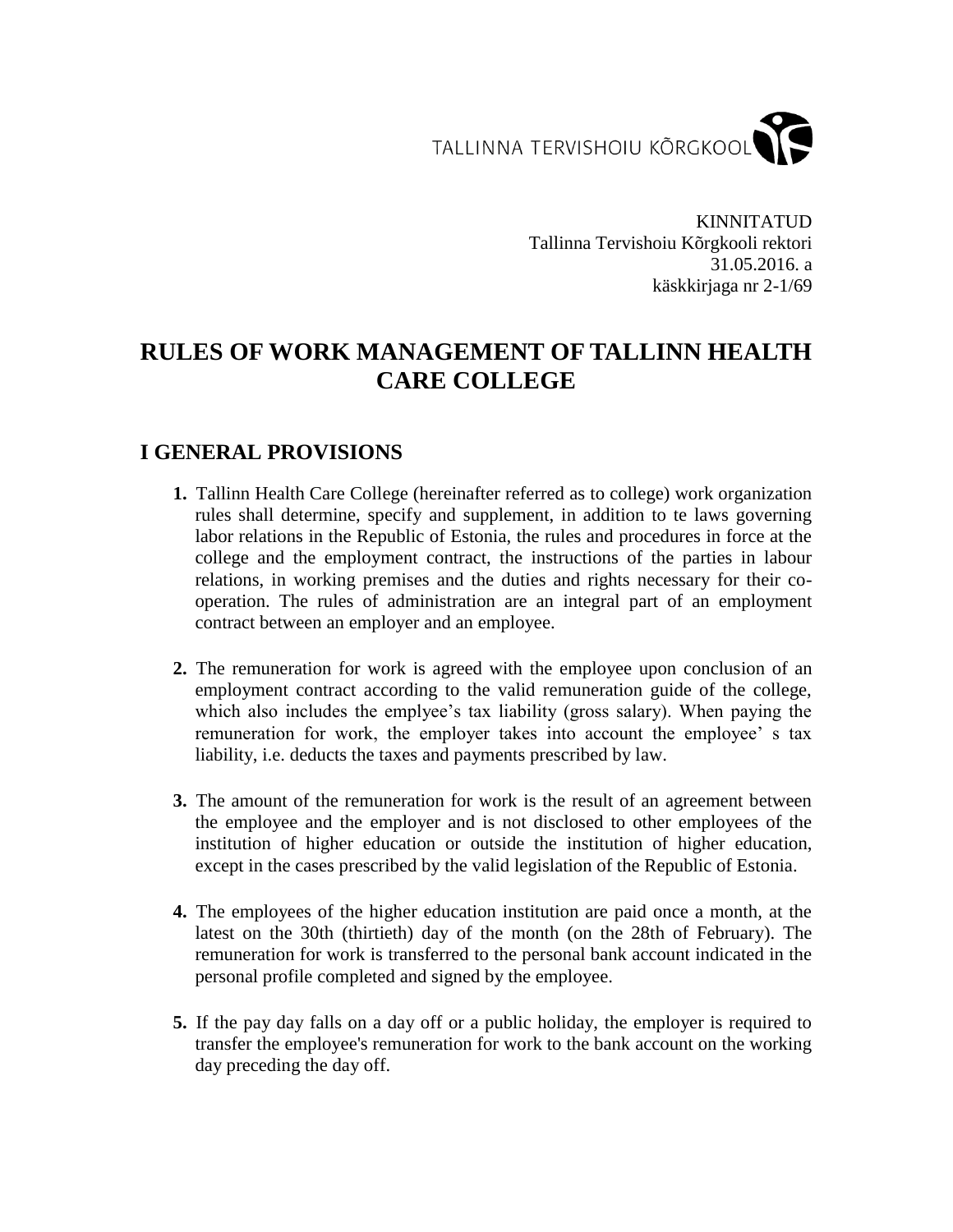- **6.** The remuneration for work is based on a working time table drawn up by a human resources specialist and signed by the rector.
- **7.** An employee is not remunerated for the time he/she was removed from work because he/she was at work while intoxicated or under the influence of narcotic or toxic substances.

### **II EMPLOYMENT AND RELEASING OF THE EMPLOYEE**

- **8.** The conclusion, amendment, suspension or cancellation of the employment contract is conducted according to the provisons of the Employment Contract Act.
- **9.** In order to conclude an employment contract, the employee shall fill in the personal profile and submit the following documents to the employer:
	- 9.1 identification document (passport or ID card),
	- 9.2 the document proving the education and/or qualification;

9.3 in case of the education acquired in foreign country the assesment of the Estonian ENIC/NARIC Centre;

9.4 the employee submits the document proving the required level of proficiency of the official language, in cases provided in the legislation;

9.5 an alien or a stateless person provides a valid residence and work permit in prescribed cases.

- **10.** According to Chapter 2 of the Identity Documents Act (RT I 1999, 25, 365), an Estonian citizen and alien permanently resident in Estonia must hold an identity card. Each employee at the institution of the higher education must have a valid ID card and valid PIN-codes or mobile ID.
- **11.** An employed person has the right to submit, on his/her own initiative, testimonials, recommendations and other documents which reflect his/her previous employment and the existence and use of professional skills.
- **12.** The documents referred to in clause 9 shall be submitted by the employee as an original, of which the human resources specialist shall make copies and return the originals.
- **13.** The employee informs the human resources specialist of changing and/or updating his/her following information: name, address, telephone number, bank details, decision on incapacity for work decided by the medical committee (the right to annual leave of the person receiving pension for incapacity for work is based on the decision - the relevant document is required), service in the defense forces (call-up of the medical commission or a call-up to the Defense Forces) during the calendar month.
- 14. An employment contract is concluded with the employee by the employer personally. An employment contract is deemed to have been concluded if the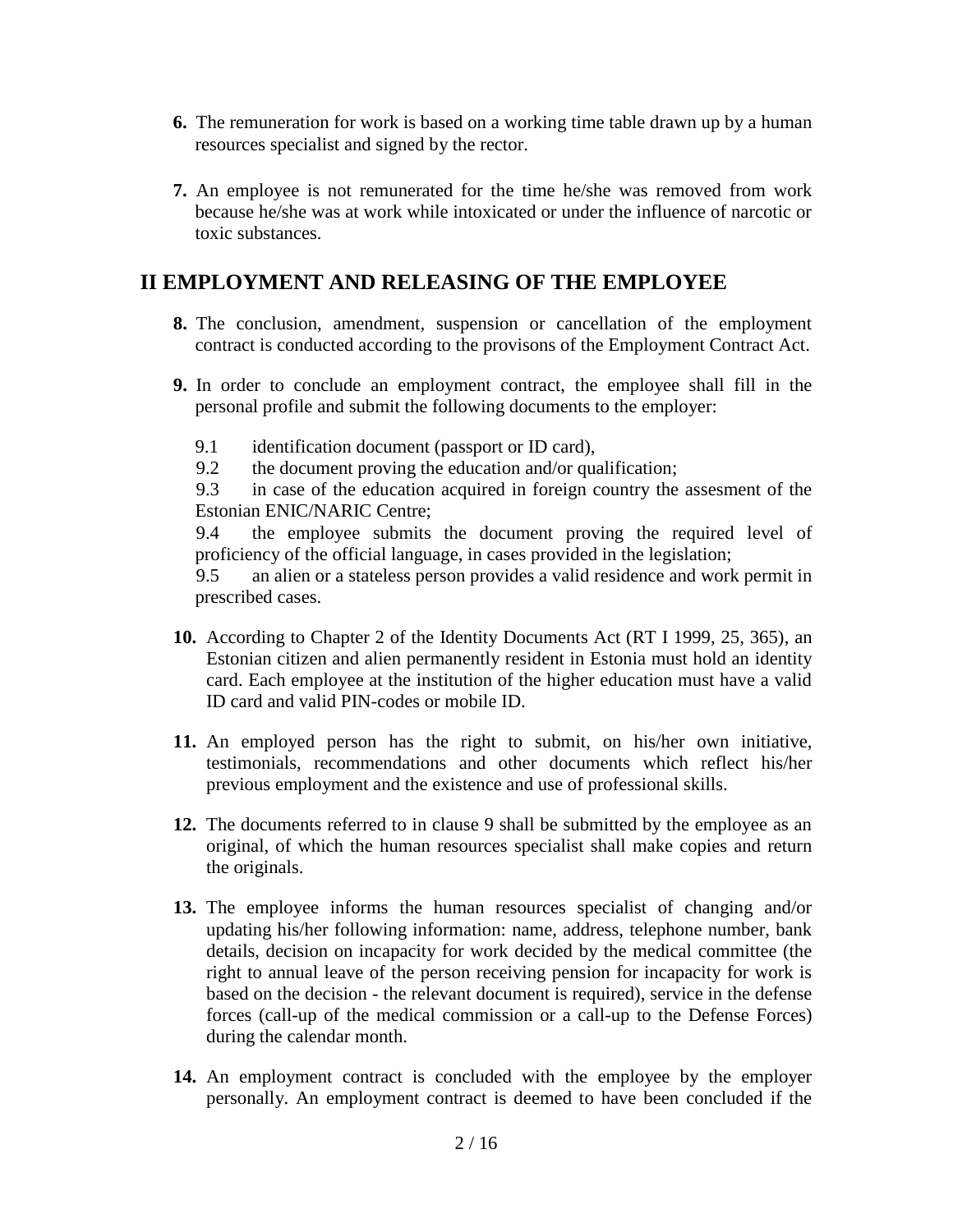parties have signed it or the employee is authorized to work. The employee's access to the job before the conclusion of an employment contract and the level of complexity of the duties is not considered as authorization to work.

- **15.** The mandatory conditions of an employment contract are:
	- 15.1 details of the parties (name, personal identification code or registration number, residence or seat);
	- 15.2 the time of the conclusion of the employment contract and the time when the employee commenced employment, the working time standard;
	- 15.3 the duration and basis of the employment contract in the case of specified term;
	- 15.4 occupational or professional title and/or qualification requirements and description of tasks;
	- 15.5 place or region of work;
	- 15.6 regulation of the remuneration for work;
	- 15.7 duration of the employee's basic and additional leave, as well as the grounds for granting an additional holiday;
	- 15.8 other agreed matters.
- **16.** A job description, that sets out the objectives, duties, rights, obligations, liability and requirements of the employee, are an integral part of the employment contract.
- **17.** Upon accepting a person in the employment, the employer's representative shall present to the employee the work organization rules, fire safety and occupational health and safety rules, as well as the mentoring system in the institution of higher education.
- **18.** Upon accepting a person in the employment, the employer has the right to determine a probationary period up to four months, unless otherwise agreed between the employer and the employee. The purpose of the probationary period is to give the employer and employee the opportunity to assess the employee's health, knowledge, skills, abilities and personal qualities that is required for work. During the probationary period the employer evaluates the employee's suitability for the agreed work. During the probationary period an employee can identify his/her abilities and willingness to work in a specific job.
- **19.** The day of the expiry of an employment contract is the last day when the employee is at work, unless otherwise provided by law. The employer is required to pay the employee's final remuneration for work on the day the contract expires.
- **20.** At the latest on the day the contract expires, the employee is obligated to return to the employer all the tools and other tangible assets in his/her possession and to provide all the working documentation in his/her possession.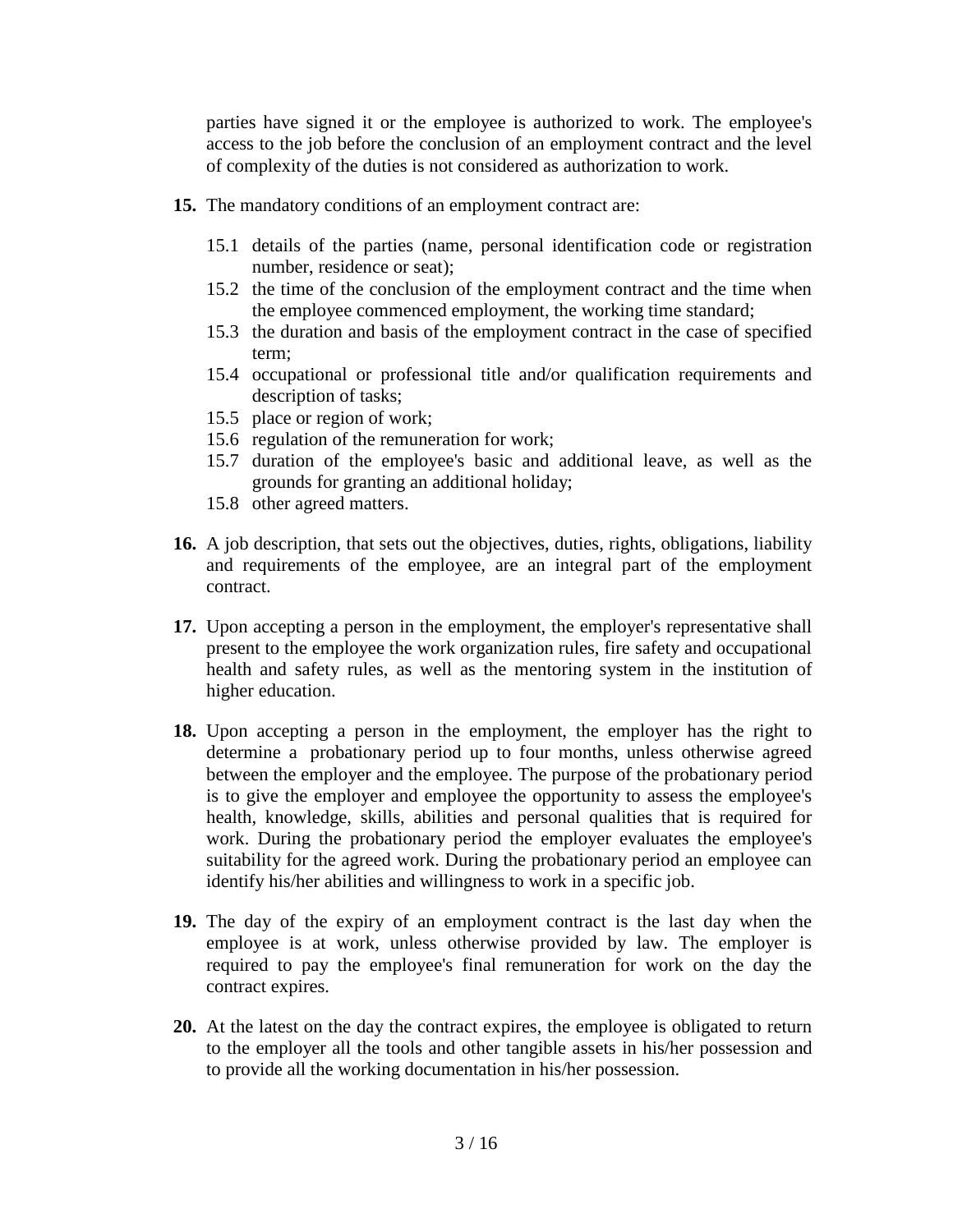## **III WORKING TIME, ORGANISATION OF WORKING TIME, ABSENCE FROM WORK**

- **21.** Working time is the time specified by law, other legal act, employment contract or the agreement of the parties, during which an employee is required to perform his/her duties, subjected to the employer's management and control.
- **22.** The employees of the college have a working time of 8 hours a day or 40 hours over a seven-day period. The working day starts at 8.30 am and ends at 4.30 pm unless agreeed otherwise and according to the schedule of the lecturers. A reasonable breaks for rest and refreshment are 30 minutes between 11.30 until 14.00, depending on the conditions and facilities available. Walking outside the building for a break and dining during breaks must not exceed 30 minutes.
- **23.** Weekly days off are Saturday and Sunday. The unscheduled work of an employee, including a lecturer, on days off scheduled for him/her, is reimbursed by the agreement of the parties, in particular, by provision of free time.
- **24.** For the employees (administrators), whose working time is unequally distributed during the accounting period, the summarised working time with a full-time 40 hours per week shall be applied for the accounting period. The accounting period is four calendar months.
- **25.** Long-distance work is a job performed by a lecturer or employee outside the premises of the college (home, library, etc.), the performance and outcome of which are previously agreed with the immediate superior. During the time of the long-distance work, the teaching staff or the employee must be available to the immediate superior and/or colleagues via telephone or Skype. The contact information is fixed in the personal information of the study information system.
- **26.** The working time of the teaching staff of the college is planned and reported according to the "Principles of working time planning for lecturers/researchers and other employees and reporting procedures at the institution of higher education".
- **27.** Based on the Employment Contracts Act (RT I 2009, 5, 35) § 53 working days preceding New Year's Day (01.01), Estonian Independence Day (24.02), Victory Day (23.06) and Christmas Eve (24.12) are shortened by three hours.
- **28.** In case of leaving the premises for personal or working matters and/or falling ill during the workday employee must inform ones immediate superior or human resources specialist.
- **29.** Indispensable activities that are not connected to employees working duties but are coordinated with employees immediate superior or employer are considered within working time, including:
	- 29.1 seeing a doctor, if doctor's visiting hours coincide with working hours;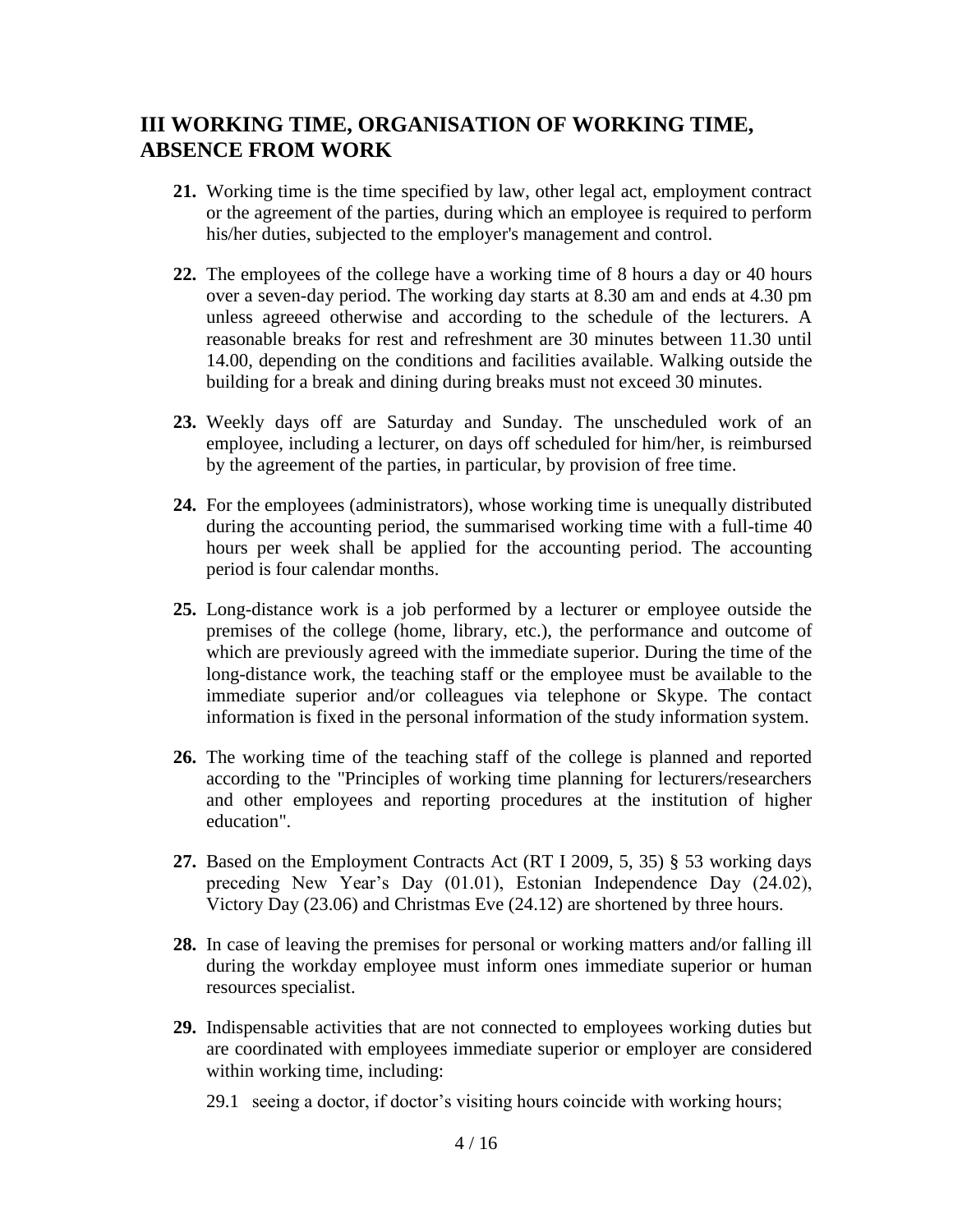29.2 leaving premises to tend a family member who has fallen ill;

29.3 leaving premises due to an accident or death in the close family (spouse, children, sisters, brothers, employees or his/her spouses parents);

29.4 leaving premises due to an accident in employees residence.

- **30.** Upon forced absence from work (illness, etc.) the employee is obliged to inform the employer (immediate superior, human resources specialist or finance specialist) in the first possibility but not later than 2 (two) working days. The expected duration of the temporary incapacity for work should also be notified of.
- **31.** In case of falling ill during paid leave, he/she informs the immediate superior and in the first possibility but not later than on the first of returning to work, the employee formalizes the interruption of the holiday and a new period of leave is agreed upon.
- **32.** Wrongful non-performance or unsatisfactory performance of duties is prohibited, including presence at work while intoxicated or under the influence of narcotic or toxic substances.

## **IV REMUNERATION FOR WORK**

- **33.** The remuneration for work is agreed with the employee upon conclusion of an employment contract according to the valid remuneration guide of the college, which also includes the emplyee's tax liability (gross salary). When paying the remuneration for work, the employer takes into account the employee' s tax liability, i.e. deducts the taxes and payments prescribed by law.
- **34.** The amount of the remuneration for work is the result of an agreement between the employee and the employer and is not disclosed to other employees of the institution of higher education or outside the institution of higher education, except in the cases prescribed by the valid legislation of the Republic of Estonia.
- **35.** The employees of the higher education institution are paid once a month, at the latest on the 30th (thirtieth) day of the month (on the 28th of February). The remuneration for work is transferred to the personal bank account indicated in the personal profile completed and signed by the employee.
- **36.** If the pay day falls on a day off or a public holiday, the employer is required to transfer the employee's remuneration for work to the bank account on the working day preceding the day off.
- **37.** The remuneration for work is based on a working time table drawn up by a human resources specialist and signed by the rector.
- **38.** An employee is not remunerated for the time he/she was removed from work because he/she was at work while intoxicated or under the influence of narcotic or toxic substances.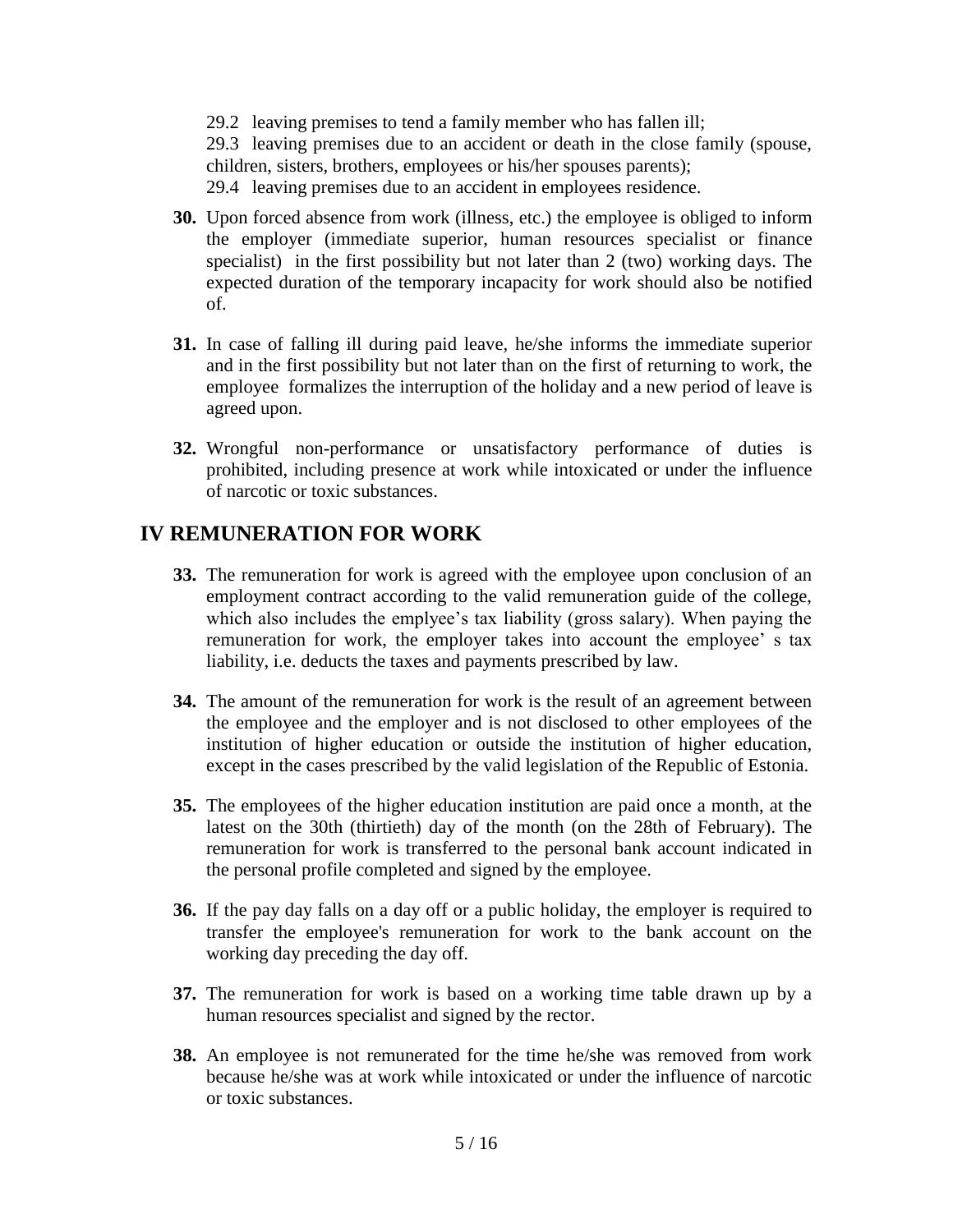### **V ANNUAL LEAVE**

- **39.** The employee's annual leave is determined in the employment contract according to the Employment Contract Act.
- **40.** College's employee is granted annual leave for a calendar year and additional leaves if so stated by law and employment contract.
- **41.** By agreement of the parties, the leave may be granted in instalments, whereas the duration of one continuous part of teaching staff must be at least 28 calendar days and other employees at least 14 calendar days during calendar year. The employer has the right to refuse to divide the leave into shorter parts than seven days.
- **42.** The annual leave of a part-time employee is the same length as the leave of a full-time employee.
- **43.** Employees who are eligible for extended annual leave must inform the employer and submit documentary evidence when starting work or in the first possibility when the right arises.
- **44.** By agreement of the parties, the employee may be granted unpaid leave on the basis of a written application for a determined period of time.
- **45.** Employer shall prepare a holiday schedule for each annual year and communicates it to the employees during the first quarter of a calendar year. Employers shall prepare a holiday schedule based on the interests of work management, taking the requests of employees into consideration if possible.
- **46.** During the calendar year of starting work the annual leave of a shorter period than a calendar year is calculated proportionally to the period of work. The employee has a right to an annual leave if he/she has been employed for at least six months.
- **47.** For leaves that are not established in the schedule, the employee has to make an application in state-employee self-service portal (RTIP) which is coordinated by immediate superior and rector.
- **48.** Only as an exception and by agreement of both parties may the employee postpone the scheduled holiday or carry the holiday over to the following year. To change the scheduled leave the employee must submit an application at least 14 (fourteen) calendar days before the commencement of the leave, stating the reason for postponing the leave and specific dates for the period of a leave instead of the leave not used.
- **49.** Replacing the leave by an allowance in lieu is not allowed, except in cases when the employment ends before using the annual leave.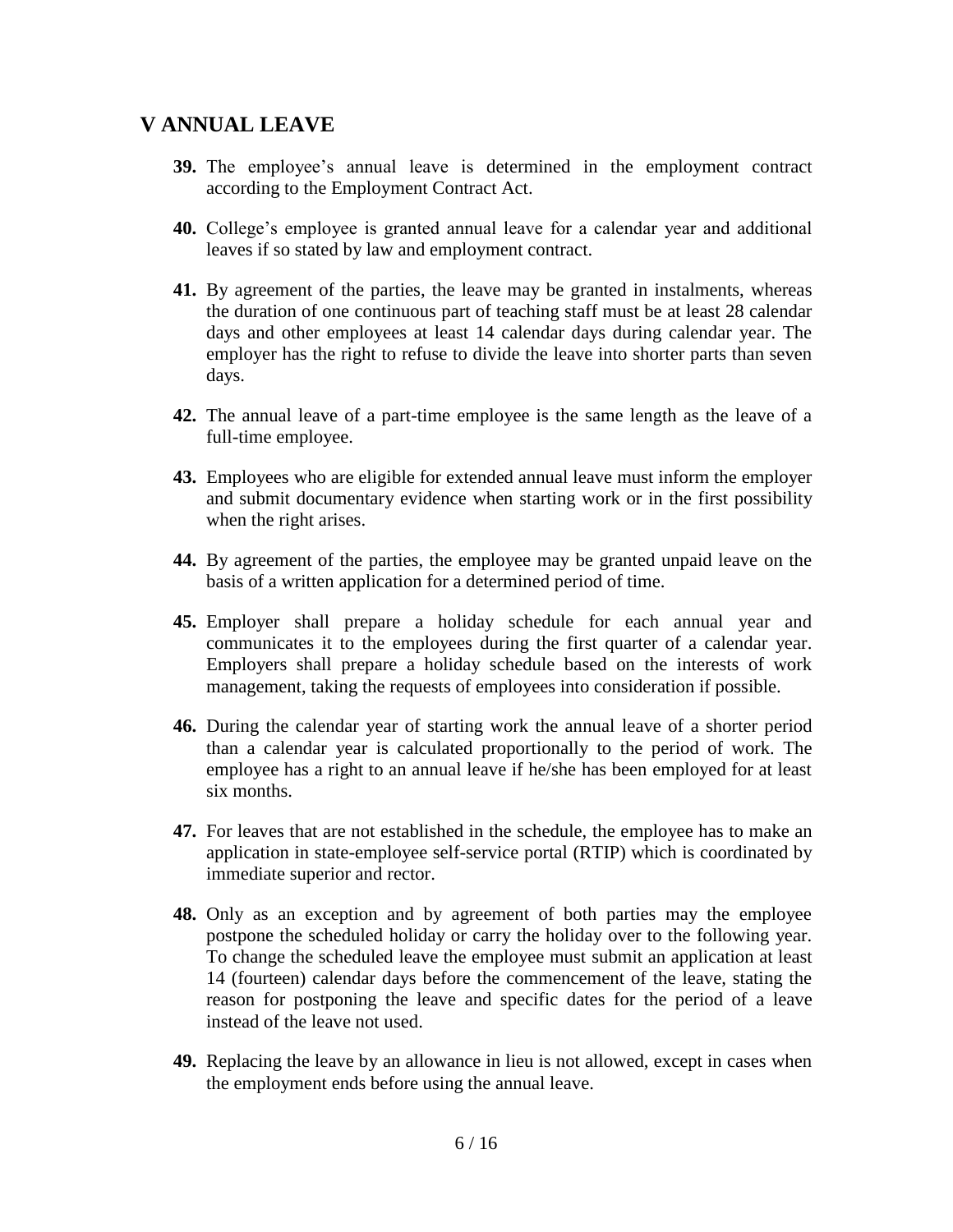- **50.** Up to one (including) calendar day of allowance in lieu for paid leave is not claimed back when the emplomployement relationship is terminated.
- **51.** The employer is obliged to inform the representative of the employer (immediate superior, human resources specialist or financial specialist) of any reasons for not being able to go on an annual leave and submit an application stating the leave being interrupted in the first possibility but not later than 2 (two) working days of the appearance of the hindering circumstances and add their expected time of cessation.
- **52.** The remuneration of leaves and study leaves on Employment Contract Act are effected in accordance with the legislation.

### **VI USING THE COLLEGE'S PREMISES**

- **53.** In Tallinn, college's working and studying areas are open for working staff and learners according to the established rules and schedule on every work day from 7.00-22.00. Staying in the premises at any other time is prohibited.
- **54.** Working and studying areas of Tallinn Health Care College in Kohtla-Järve are open for working staff and learners according to the established rule and schedule every work day from 7.00-19.00. On Saturdays the premises are open for adult training according to the timetable.
- **55.** The libraries of the college both in Tallinn and in Kohtla-Järve are open for users according to the established rules of usage and within the timetable.
- **56.** Working and studying areas in Tallinn and in Kohtla-Järve are closed on Saturdays (except for during the library opening hours and for adult training) and on Sundays. All premises in Tallinn and also in Kohtla-Järve are closed for public holidays.
- **57.** Electronic Security in Tallinn college building, which is switched on 22.00 07.00, ensures security. Electronic security is switched on and off by the administrator.
- **58.** In Kohtla-Järve college building the electronic Security that ensures safety is switched on from 19.00 – 08.00. In the evening the security system is switched on by the last person leaving the college's premises and switched off by the first person arriving.
- **59.** An employer guilty of summoning the security team without justifiable reason is obliged to bear all the underlying costs.

### **VII HANDING OUT WORK RELATED ORDERS AND GENERAL INFORMATION DISCLOSURE**

**60.** The worker shall be informed of work related orders by his or her immediate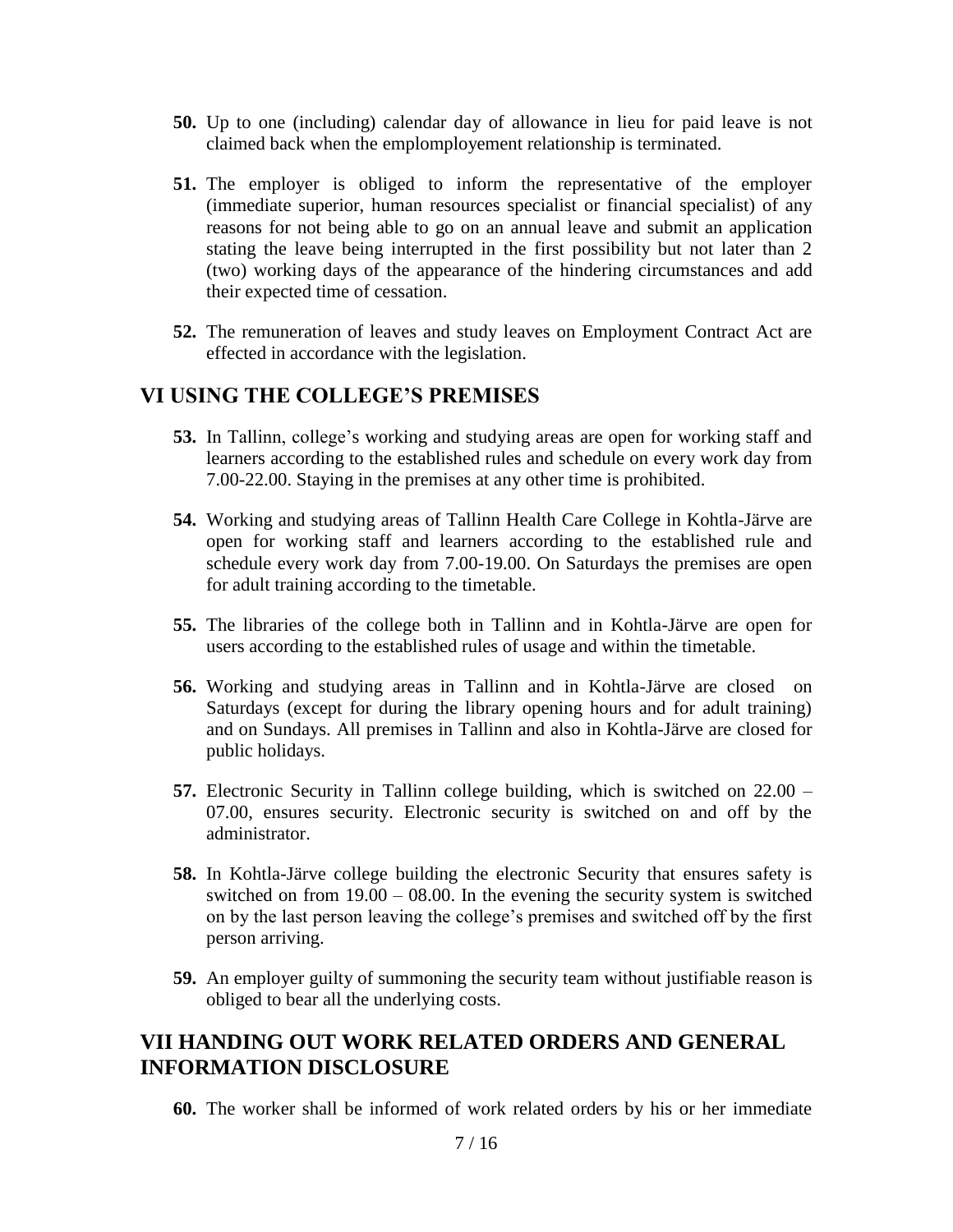superior orally or through information and communication technology (hereinafter ICT), depending on the nature of the work and, as appropriate.

**61.** It is forbidden to give orders that are in contravention of the law or exceed the authority of the issuer of orders or require actions for which the recipient of the order is not entitled to.

In case of refusal to execute the order, the employee must immediately inform the ordering authority of the reason for the refusal.

- **62.** In case of doubt as to the legality of an order, an employee is obliged to notify the issuer of the order and their immediate supervisor. If the order is given by an immediate superior, then to the member of the rector's office.
- **63.** General information necessary for employees is transmitted at the meeting of the Tallinn Health Care College Council, at the Rector's Question Time, on the notice boards, and via the computer network (mailing list, intraweb) or at the information gathering organized by the head of the structural unit.
- **64.** Information provided by the higher education institution shall always be agreed in advance with the rector or his or her substitute.

### **VIII TRAVEL ON DUTY**

- **65.** An employer has the right to send a worker outside of the place of employment specified in the employment contract for a period of up to 30 consecutive calendar days, unless a longer term has been agreed and the employee is obliged to go to such a work visit.
- **66.** Dispatching of a work visit and the reimbursement of expenses of the posting shall be in accordance with the Tallinn Health Insurance Workers' Regulations and the legislation of the Republic of Estonia.

### **IX PROTECTION OF PROPERTY AND RELATED LIABILITY**

- **67.** Property under ownership protection includes the inventory, equipment, furniture, tools and other assets (cars, etc.) on the territory of the institution of higher education.
- **68.** All information contained on the employer's computer belongs to the employer, therefore it is not reasonable for the employee to keep their personal information on the employer's computer.
- **69.** Any staff member leaving a cabinet, lecturing or internship room, or any other room in the institution of higher education must check that the windows are closed and that the lights are switched off. Afterwards they will lock the door(s) and in the case of the Tallinn schoolhouse the key is taken to the administrator's office, in the case of the Kohtla-Järve structural unit, into the keylocker situated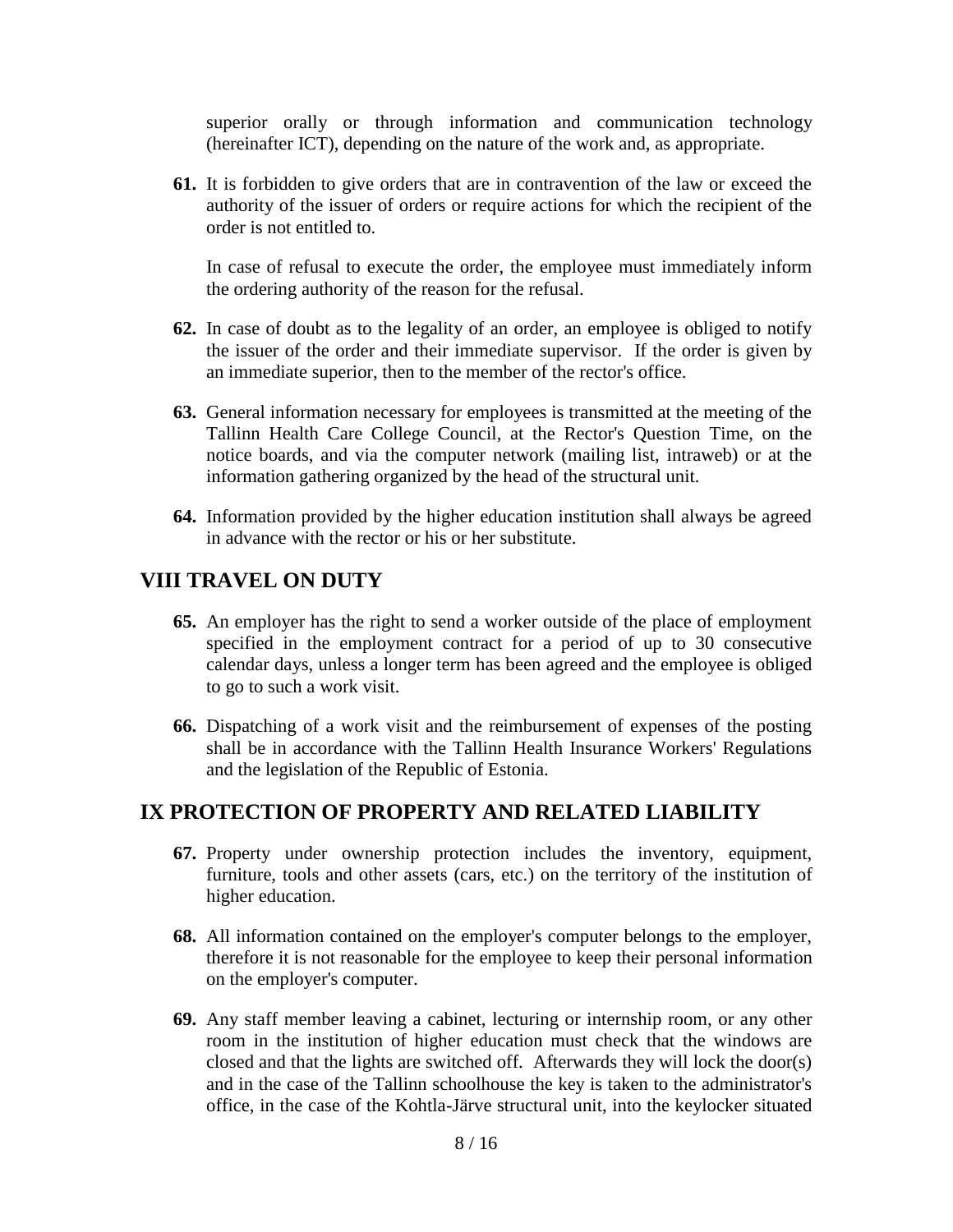by the secretary.

- **70.** Offenses are considered to be the deliberate damage, stealing and fraud of the employer's property and reputation. The employer will terminate the contract with the said employee who has commited the aformentioned violations. In the event of termination of an employment contract, the employee has the right to contest this within 30 calendar days from the day the notice was received. If the offense complies with the characteristics of a criminal act under the law, the offense is reported to the police.
- **71.** Each employee is liable for material damage to the employer due to their intentional or negligent conduct. In case of intentional damage, the employee will compensate for the damage in full, in case of damage caused by negligence, according to the degree of fault.
- **72.** In the event of a problem with the protection of ownership, the immediate manager or the member of the rector's office must promptly be informed.

## **X EXTRAORDINARY TERMINATION OF THE EMPLOYMENT AGREEMENT PURSUANT TO FAULT OF THE EMPLOYEE**

**73.** The employer warns that, the employer may also terminate the contract of employment without notice and cancellation or without compensation, in the event of a primary breach if the employment relationship can not be expected to continue, in particular if the employee:

73.1 is at work under the influence of an alcoholic, toxic or narcotic substance, as well as the residual symptoms of said substances;

73.2 brings or consumes alcohol at the workplace;

- 73.3 does not deliberately perform duties or sabotages work;
- 73.4 violates labour discipline or duties at least twice in 7 calendar days;
- 73.5 is wilfully absent from the workplace without a good reason;

73.6 wilfully leaves the workplace;

73.7 has been absent for at least one week and has not informed the employer of their absence from work in the manner prescribed by the rules described the work organization code;

73.8 has deliberately or through gross negligence caused damage to the property of the employer or co-workers due to acts or omissions; has stolen, illegally taken or robbed and / or contributed to the above and / or has concealed an offense against property (failure to notify the employer);

73.9 has used physical violence against a co-worker;

73.10 has ignored occupational health, work, and electrical safety requirements and / or fire safety requirements, which caused or could have had serious consequences.

**74.** An employer may terminate an employment contract if the employee, despite to prior warning, violates the agreed rules, in particular if the employee: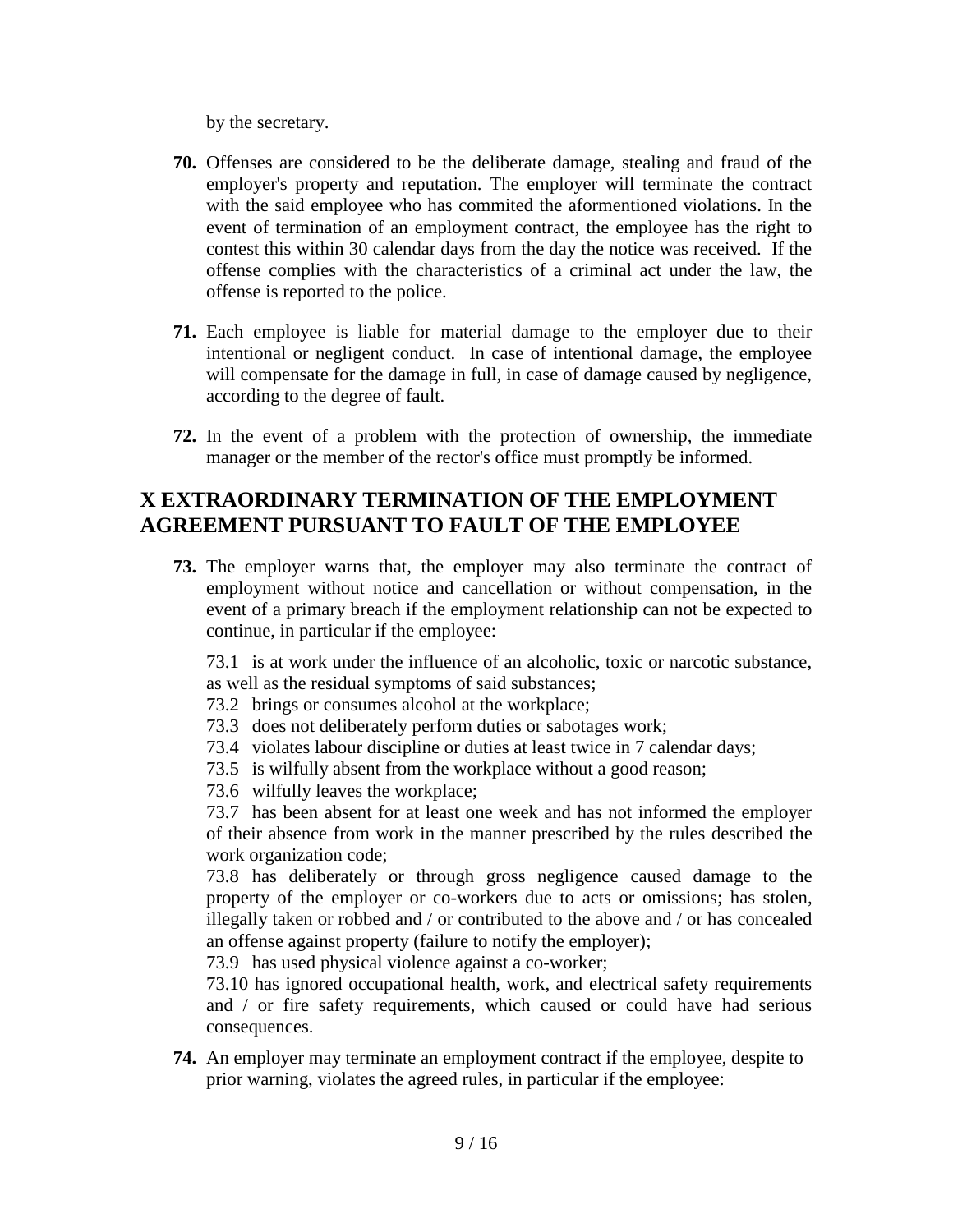74.1 Has ignored the employer's reasonable orders or breached duties (incl. non-compliance or improper fulfilment of obligations), has been late to work without a reason (counted up to one hour from the beginning of working day); or neglected occupational health and safety requirements, including the absence of personal protective equipment and special clothing;

74.2 has committed an act which has caused the employer to lose confidence in the employee;

74.3 has caused the distrust of a third party towards the employer;

74.4 disrupted the normal work flow of the higher education institution;

74.5 the employee caused a property deficit, has destroyed or lost said property;

74.6 If a worker has caused a lack of trust towards the employer among his colleagues, students, or partners.

## **XI GENERAL INSTRUCTIONS FOR OCCUPATIONAL HEALTH, WORK SAFETY AND FIRE SAFETY; RULES FOR THE USE OF COMPUTER AND PRESENTATION EQUIPMENT**

- **75.** Complying with the Occupational Health and Safety Act, the occupational and fire safety rules as well as rules for the use of computer and presentation equipment are mandatory for all Tallinn Health Care College's employees.
- **76.** The employer undertakes to ensure that the employment contract is concluded only for the performance of the work that the employee has learned and can do.
- **77.** Before the employee starts work or switches jobs, the employer must provide her/him with occupational health and safety training relevant to the position.

### **78. The employer is obliged to:**

78.1 when organizing work, ensure safe and healthy working conditions for employees, compliant with the Occupational Health and Safety Act;

78.2 arrange work so that the employee can alternate doing computer work with other tasks, in order to prevent overtiredness of the eyes and problems arising from working in a forced position. If this is not possible, the employee must periodically be given breaks to rest. The duration of the breaks must form at least 10% of the time worked on the computer;

78.3 obey regulations and orders introduced by supervisory bodies of occupational health and safety;

78.4 not use the employee for performing tasks for which he/she does not have previous training;

78.5 ask employees to follow occupational health and safety as well as fire safety rules, and all requirements for the use of computer and presentation equipment;

78.6 take the necessary measures to prevent work-related traumas and check the compliance with all occupational health and safety as well as fire safety rules and all requirements for the use of computer by the employee;

78.7 provide the necessary amount of first aid equipment and availability – in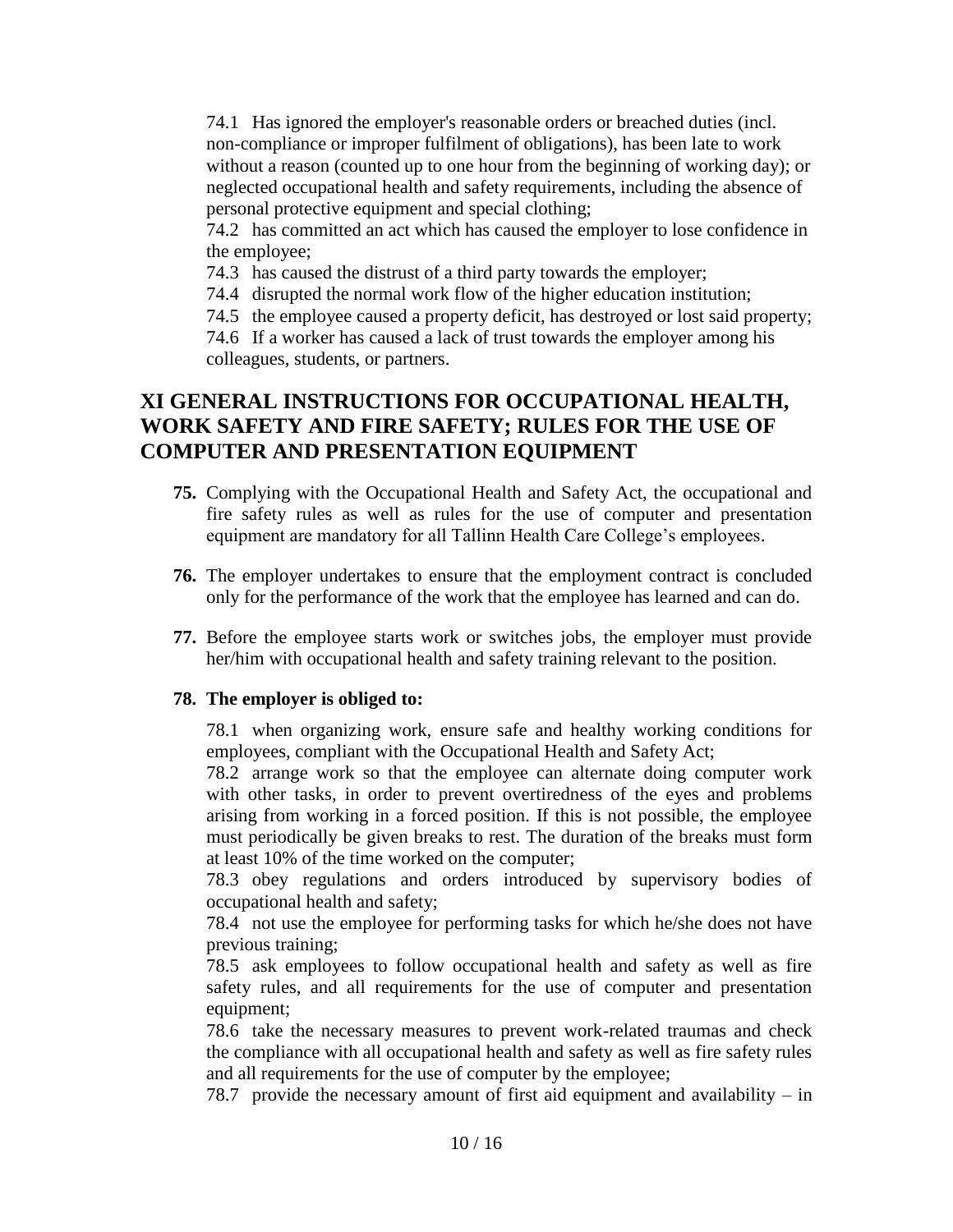the college building in Tallinn, first aid cabinets locate in room 100 on the first floor, and in the staff photocopy room 241 on the second floor, in the staff lounge of the students' dormitory on the first floor, and in the secretary's office in Kohtla-Järve structural unit;

78.8 in the event of an accident at work, provide first aid on site and delivery of the injured person to a medical institution or home, in accordance with the doctor's order.

### **79. The employee is obliged to:**

79.1 only perform the work for which he/she has received training and what he/she can do, be aware of safe practices for the work, be instructed to do the work; when working, continuously fulfill all the requirements introduced for occupational health and safety as well as for fire safety, and the rules for the use of computer and presentation equipment;

79.2 refuse work outside the employment contract if it needs special skills and for which he/she has not received relevant training;

79.3 ensure that the work done by him/her or its results do not endanger his/her or other people's lives, health or the environment;

79.4 keep the workplace clean and neat, ensure that in the work progress he/she is not blocking passageways, exits, access to fire extinguishers, etc;

79.5 inform immediately the direct superior of any accident or danger;

79.6 follow the rules of work organization established in Tallinn Health Care College, the job description, the rules for the use of computer and presentation equipment, and other legislation regulating work.

- **80.** College's employees who are guilty of violating the requirements for occupational health and safety or fire safety, or the rules for the use of computer, are liable in accordance with law.
- **81.** Requirements for occupational health and safety and fire safety:

81.1 it is prohibited to use electric cookers, coffee machines, kettles and other electrical equipment that may cause ignition or fire in the work or study rooms; 81.2 the employee is obliged to ensure that results of his/her activities during the work process (dust, steam, smoke) do not cause the fire alarm to set off accidentally. The employer has the right to reclaim the cost of accidentally setting off the fire alarm, from the employee, when it was caused by his/her negligence;

81.3 when leaving any work or study room, the employee has an obligation to lock it. At the end of the working day, the employee must clean the work place, close the windows and doors, turn off the lights, switch off the computers and flammable electrical equipment, radios, etc;

81.4 when the fire alarm sets off, the evacuation markings must be followed when leaving the building, unless otherwise directed (eg in the event of a false alarm).

81.5 when the fire alarm sets off or when a visible fire occurs, it is necessary to immediately call the alarm number 112 and provide the details of the fire (location, possible extent, name of the caller) as accurately as possible;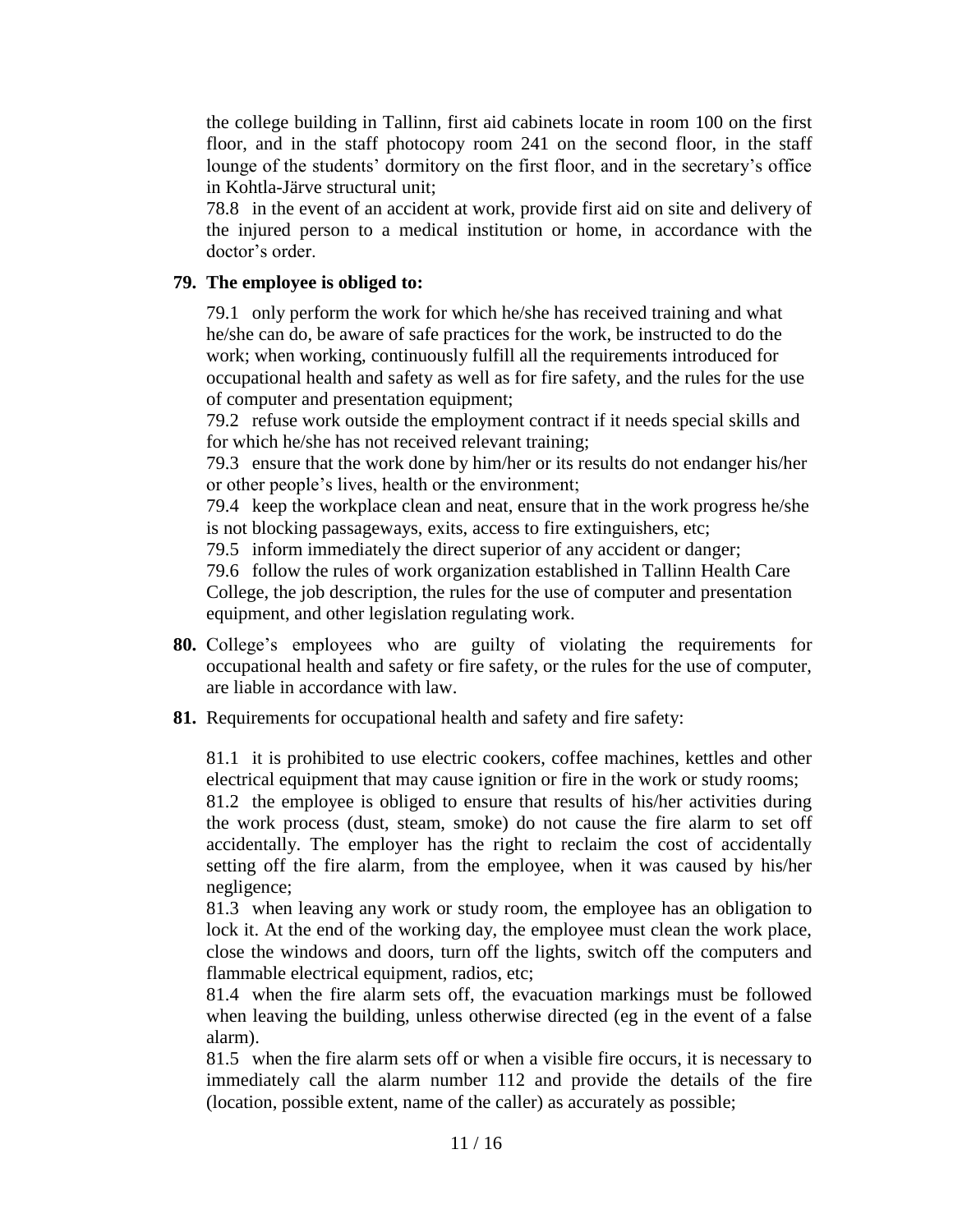81.6 when possible, fire extinguishers on the floors of the building (in laboratory rooms and corridors) should be used.

**82.** Machinery, equipment, apparatus, etc. must be stored and used in accordance with established technical requirements and rules for the use. The organization of assembly, repair and maintenance of machinery, equipment, apparatus, etc., and the corresponding instructing lie with the head of a structural unit or the person designated by him/her.

## **XII WORK CULTURE IN TALLINN HEALTH CARE COLLEGE**

- **83.** The employee must carry out his or her duties precisely, in a timely manner, with diligence and unselfishly, in accordance with legislation and the statutes of the structural units of Tallinn Health Care College and what has been agreed upon in job description.
- **84.** The employee does not harm the reputation of Tallinn Health Care College in any possible way. In his communication with colleagues, visitors to college and students the employee is polite and correct.
- **85.** The employee does not pass on information on matters that do not concern his or her work assignements and which have not been formulated as a final document.
- **86.** The employee's private life must not interfere with work assignements and disturb colleagues. The employee is not allowed to criticize colleagues private life in worktime or workplace.
- **87.** College deplores discrimination and harassment as defined in Equal Treatment Law (RT I 2008, 56, 315) § 3.
- **88.** Any work-related disagreements must be solved within the college in the spirit of understanding. Outside assistance may be turned to if the negotiations withcollege's rectorate have not been successful or if one of the parties has good reasons to believe that the talks will be futile.
- **89.** The employees appearance must be clean and well-cared.
- **90.** The employee is prohibited to:

90.1 smoke and consume alcoholic beverages or narcotic substances in the premises of the college;

90.2 change the working schedule and timetable at one's will without the knowledge of the employer;

90.3 free employees from work to fulfill social obligations without coordinating it with the head of the structural unit;

90.4 summon meetings that are not connected to college's organization of learning process;

90.5 engage in leisure activities during worktime.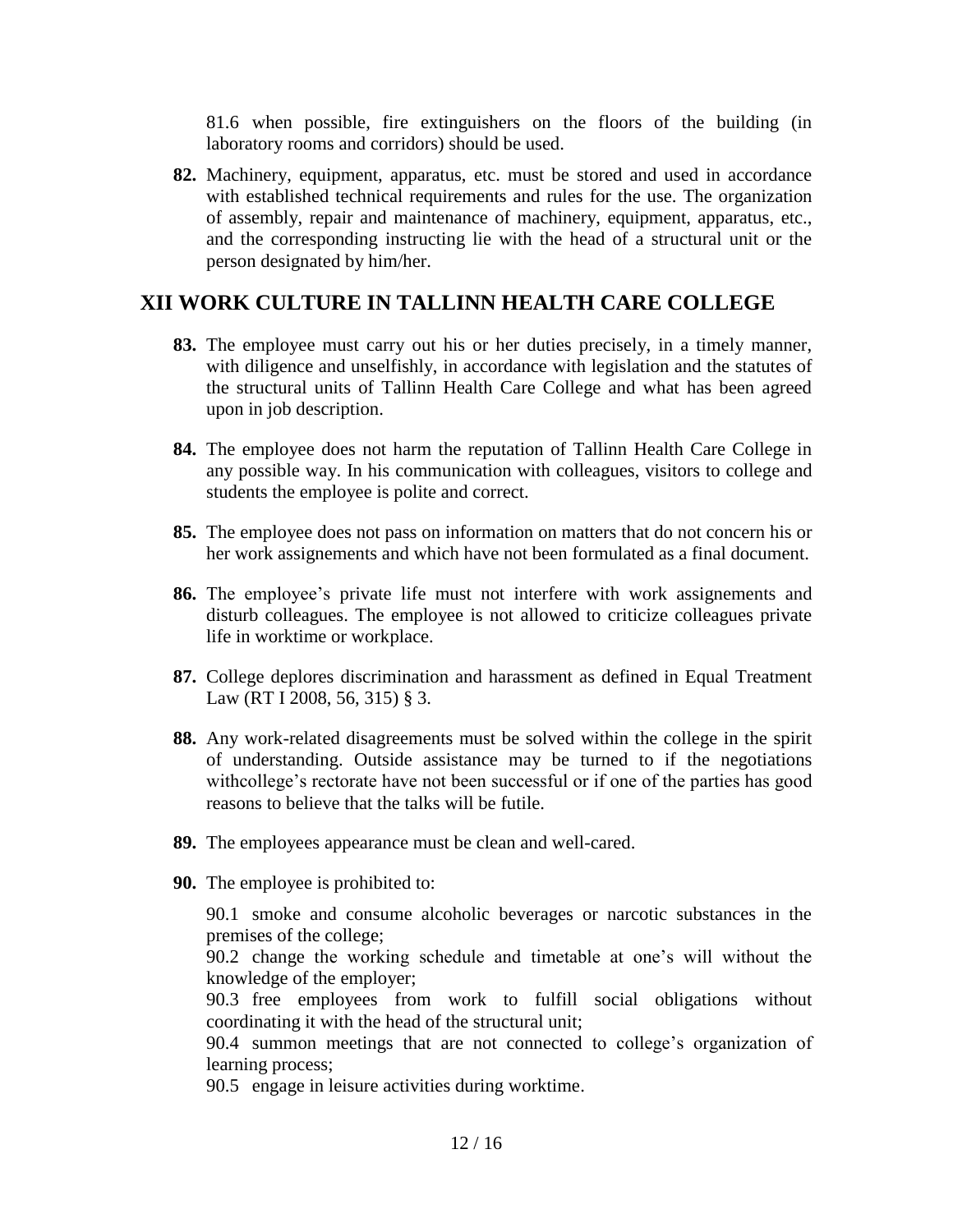## **XIII FINAL PROVISIONS**

- **91.** As regards the present Instructions, the employer is Tallinn Health Care College, represented by the rector on the basis of the statute. An employee is a physical person who works for another person (employer), subjected to his/her management and control. The employer pays salary to the employee for his/her work. The conclusion, amendments and termination of the employment contract, an authorization agreement, a contract for services or any other contract under the law of obligation with all college's employees lies with the rector.
- **92.** Failure to obey the rules and requirements for work management is considered by the employer as the basis for extraordinary cancellation of the employment contract because of the employee's mistake.
- **93.** The employer provides employees with the opportunity at any time to learn the present rules for work organization in the document management program and on the homepage of the college, and on paper by the personnel manager, the head of the students' dormitory and by the secretary in Kohtla-Järve structural unit.
- **94.** In matters not covered by the rules of work management, the employer and employee are guided by the legislation of the Republic of Estonia, the employment contract and the employee's job description, as well as generally accepted codes of conduct and good practice.
- **95.** The employers' representative introduces the rules of work management to each new employee against signature. For changes and additions, the human resources specialist will send a letter to e-mail addresses of the college's employees, which lists the modified points of the work management rules, and it is considered that by sending this information to the employees' e-mail addresses all changes have been introduced to the employees.
- **96.** The fulfillment of the rules of work management is controlled by the college's personnel manager and the heads of structural units.
- **97.** The employee shall be liable, in whole or in part, for material or non-material damage caused by his/her intentional or negligent (light-minded, careless) conduct to the extent of the actual damage caused to the college.
- **98.** The intellectual property created by the employee during the performance of his/her tasks or as a result of his/her work, belongs to the employer. The salary paid to the employee includes all royalties for the intellectual property created by him/her during the performance of his/her tasks or as a result of his/her work. The employee is not entitled to claim an additional fee or compensation for this intellectual property. The employee also agrees, during and after the termination of the agreement, (at the request and expense of the employer) to do everything necessary to transfer the above-mentioned intellectual property rights to the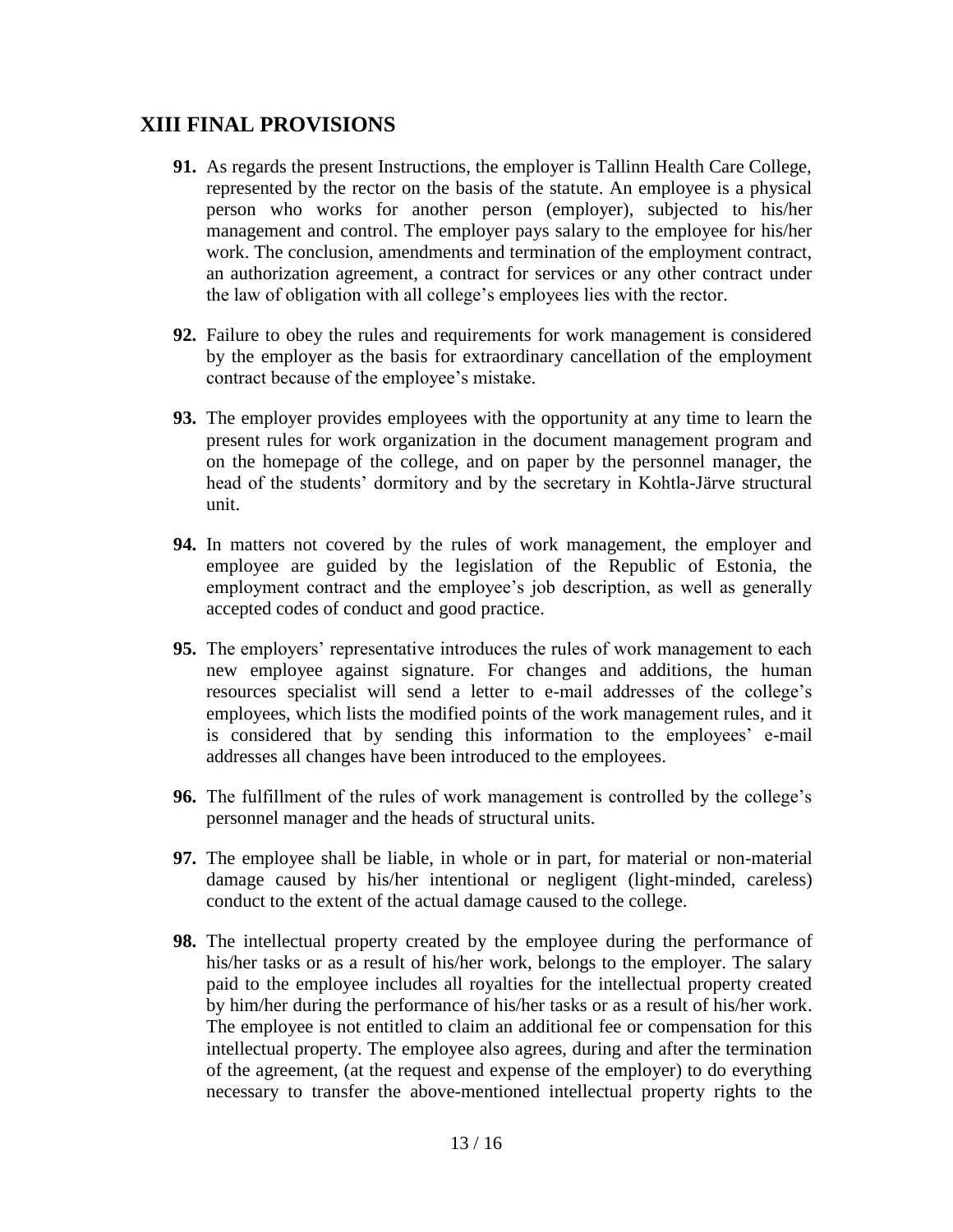employer. The employee ensures that his/her creative work does not infringe any third party's rights.

- **99.** The relations between the employer and the employee not introduced by these rules of work management shall be regulated in accordance with laws and other legal acts.
- **100.**The rules of work management will come into force after they have been signed by the rector.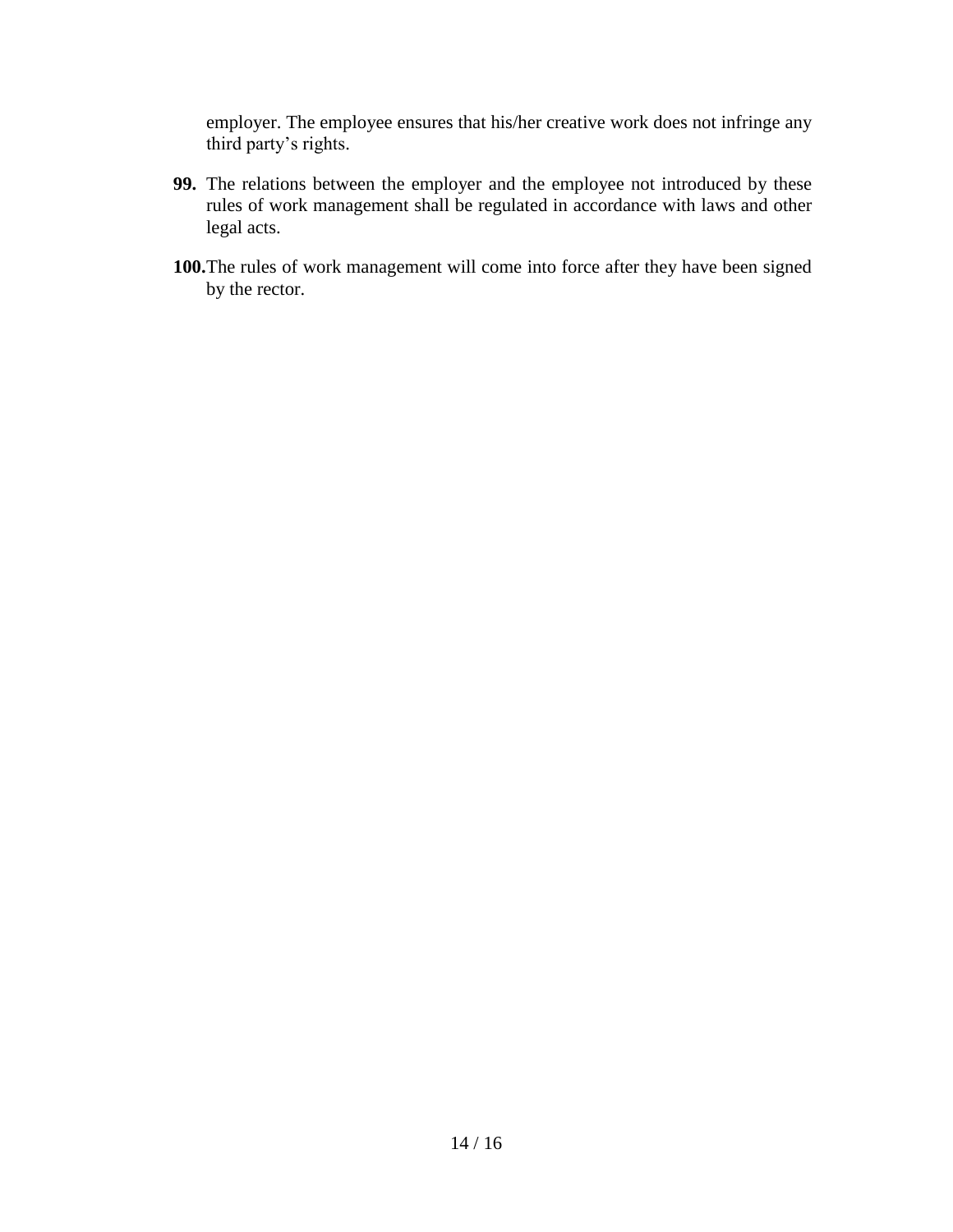### **Rules for using computer and presentation equipment belonging to Tallinn Health Care College**

#### **I Obligations of computer users**

**1.** The user is required to contribute to the security of computer systems. The user must keep in secret passwords that secure access rights, and not allow other people to use their user ID. Upon disclosure of their password, the user is required to inform IT professionals of Tallinn Health Care College.

**2.** The user is obliged to immediately inform IT professionals or the direct superior of any failures in the operation of computers or their accessories. Error messages issued by the programs should be written down if necessary.

**3.** Before turning off the computer, the user must exit all programs.

**4.** The user must treat the equipment and its accessories entrusted to him/her, with prudence, and, as well as possible, prevent them from getting damaged.

#### **II Restrictions for computer users**

**5.** It is forbidden to use user IDs assigned to other users.

**6.** It is forbidden to bother other users, either directly or indirectly (for example, copying large amounts of data into a computer network or sending e-mails).

**7.** The computer network and the user ID must not be used for gaining profit, except for the main activity of the organization. For personal and study purposes, the use of computers is allowed in a reasonable amount.

**8.** It is prohibited to install software on a computer, change the configuration or settings of computers.

**9.** It is prohibited to destroy or damage data in the computer network.

**10.** The use of security vulnerabilities of computer networks or operation systems to gain additional access rights and privileges is prohibited.

**11.** It is forbidden to willfully change the computer's network addresses or connect accessories to it (except a memory stick, an external hard drive, a card reader, a printer, a scanner, a mouse, a keyboard, a phone, a monitor, a projector, a slide changer, a CD player, a media player, speakers, headphones, a microphone, a voice recorder).

#### **III Consequences of misuse of computer**

In the event of any doubt as to the violation of the rules for the use of the computer network and systems, the IT manager will contact the user and find out what has happened, and may stop the right to use until the circumstances have been clarified by the user.

#### **IV Obligations of users of presentation equipment**

**12.** After the use of presentation equipment, the user is required to turn it off (eg projector, computer, touch screen, etc.).

**13.** The user must treat the presentation equipment with prudency and, as well as